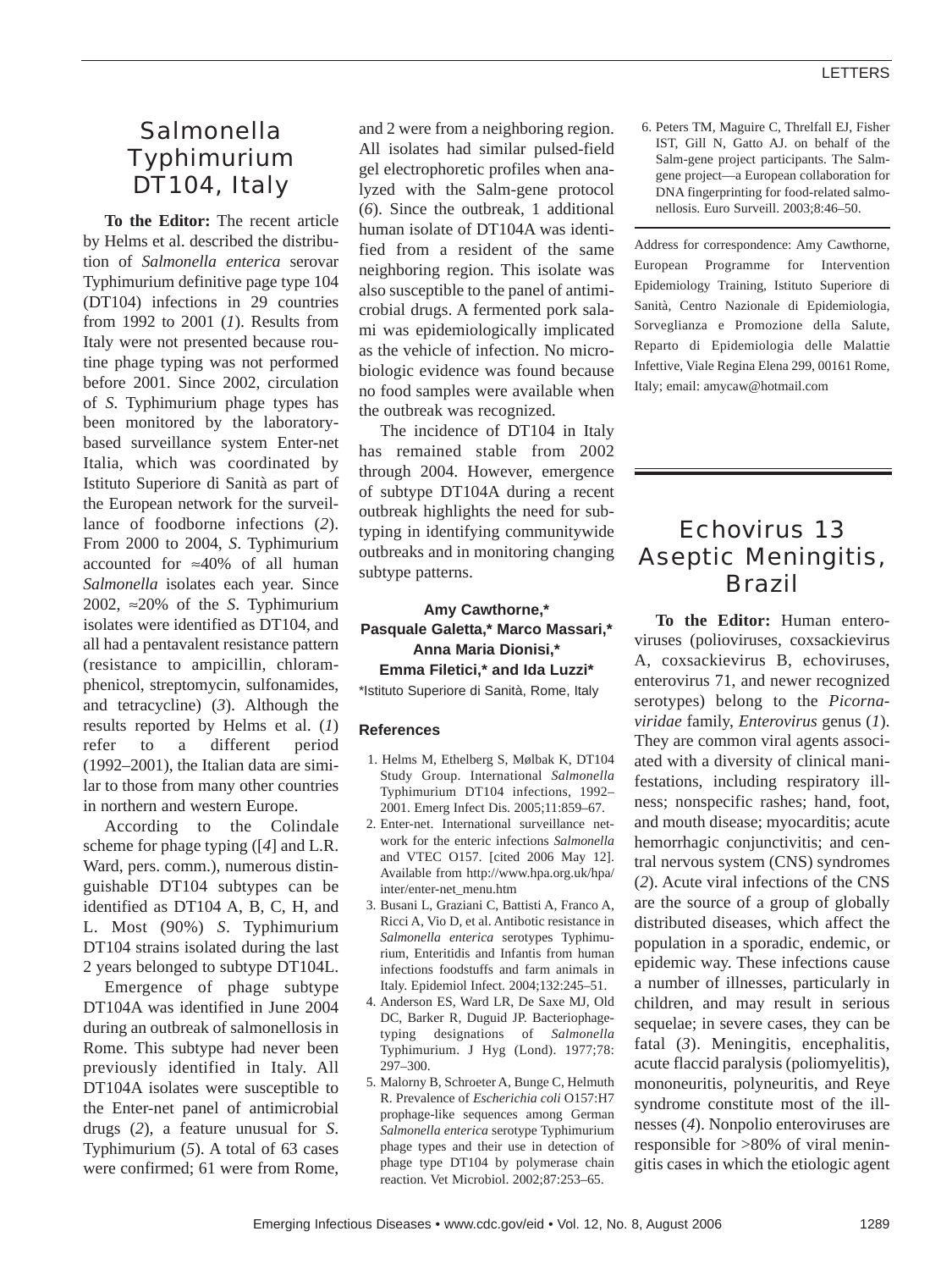#### LETTERS

is identified (*2*). Several of the 28 currently recognized serotypes of echovirus are found in association with these infections (*3*).

We describe an outbreak of aseptic meningitis that occurred in southern Brazil in 2003 with echovirus 13 (E13) virus as the etiologic agent. This is the first meningitis outbreak due to E13 reported in the country.

From March to April 2003, 17 children and young adults from Horizontina City (population 16,800), Rio Grande do Sul State, southern Brazil, with symptoms of meningitis, sought medical attention at the local hospital. Seven of these case-patients were linked to each other either by school or domiciliary contact. Lumbar puncture showed clear cerebrospinal fluid (CSF), which suggests a viral cause. The following symptoms were associated with patients: fever (92%), headache (84%), vomiting (79%), diarrhea, stiff neck, and fatigue (7.69% each). Patients' ages ranged from 1 to 19 years of age, with the age peak incidence in children 5–9 years of age (46%). Fifty-eight percent of patients were male. All patients recovered, and no sequelae or deaths were identified. The pattern of meningitis associated with E13 in this outbreak was clinically similar to those observed in aseptic meningitis due to other enteroviruses in previous outbreaks.

For diagnostic purposes, 12 CSF and 8 fecal specimens were collected from the 17 patients with clinically suspected viral meningitis. For viral diagnosis, RD and HEp2 cells were injected with 0.2 mL of each clinical specimen (clarified fecal specimens and CSF) and examined daily for at least 7 days postinoculation. Enterovirus characteristic cytopathic effect was observed in 6 (50%) of 12 CSF samples and in 5 (62.5%) of 8 fecal samples. All isolates were typed as echovirus 13 by a reverse transcription–PCR and nucleotide sequencing of a portion of the VP1 gene (*5*).

Before 2000, echovirus 13 was considered a rare serotype of enterovirus (*6*) and had never been reported in association with outbreaks (*7*). In the United States, before 2001, this enterovirus accounted for only 65 of the 45,000 reported enteroviral isolates (*6*). However, the incidence of E13 is increasing; several meningitis outbreaks have been recently reported in England, Germany, Belgium, Spain, France, Israel, and Japan (*8*).

In spite of the temporal clustering and close contact of 7 patients, the causes of the outbreak were not completely defined and remain speculative. The sudden emergence of E13 as a prominent enterovirus associated with viral meningitis in many countries, including Brazil, demonstrates the potential of enteroviruses to circulate widely and to unpredictably cause diseases, which underscores the continued need for enterovirus surveillance.

Although this specific outbreak was restricted both geographically and in terms of magnitude (only 17 cases), E13 seemed to be widely distributed in Brazil and has been detected in fecal specimens obtained from patients with acute flaccid paralysis since 1998 (C. Blal, unpub. data). Epidemiologic surveillance plays a crucial role in understanding the changing patterns of enterovirus infection and disease associations. Such knowledge may help in the control of diseases (*9*,*10*). Although identifying the enterovirus serotype does not contribute substantially to patient management, establishing the dominant virus each year or in each outbreak is essential for epidemiologic purposes.

#### **Acknowledgments**

We thank the staff of the enterovirus laboratory for the excellent technical work.

Coordenação Geral de Laboratórios de Saúde Pública, Conselho Nacional de Pesquisas, and Fundação Oswaldo Cruz provided financial support.

### **Claudete I. Kmetzsch,\* Estela M.R. Balkie,† Anita Monteiro,‡ Eliane V. Costa,\* Gina P.L. dos Santos,\* and Edson E. da Silva\***

\*Instituto Oswaldo Cruz, Rio de Janeiro, Brazil; †Secretaria Municipal de Saúde do Rio Grande do Sul, Rio Grande, Brazil; and ‡Instituto de Pesquisas Biológicas, Rio Grande, Brazil

#### **References**

- 1. King AMQ, Brown F, Christian P, Hovi T, Hyypia T, Knowles NJ, et al. Family *Picornaviridae*. In: Van Regenmortel MHV, Fauquet CM, Bishop DHL, Carstens EB, Estes MK, Lemon SM, et al., editors. Virus taxonomy: classification and nomenclature of viruses. Seventh report of the International Committee on Taxonomy of Viruses. San Diego: Academic Press; 2000. p. 657–83.
- 2. Morens DM, Pallansch MA. Epidemiology. In: Rotbart HA, editor. Human enterovirus infections. Washington: ASM Press; 1995. p. 3–23.
- 3. Melnick JL. Enterovirus: polioviruses, coxsackievirus, echoviruses and newer enteroviruses. In: Fields BN, Knipe DM, Howley PM, Chanock RM, Melnick JL, Monath TP, et al., editors. Fields virology, 3rd ed. Philadelphia: Lippincott-Raven Publishers; 1996. p. 655–712.
- 4. Alexander JP, Baden L, Pallansch MA, Anderson LJ. Enterovirus 71 infections and neurologic disease—United States, 1977–1991. J Infect Dis. 1994;169:905–8.
- 5. Oberste MS, Maher K, Kilpatrick DR, Flemister MR, Brown BA, Pallansch MA. Typing of human enteroviruses by partial sequencing of VP1. J Clin Microbiol. 1999;37:1288–93.
- 6. Centers for Disease Control and Prevention. Echovirus type 13—United States, 2001. MMWR Morb Mortal Wkly Rep. 2001;50:777–80.
- 7. Moore M. Enteroviral disease in the United States, 1970–1979. J Infect Dis. 1982;146: 103–8.
- 8. Mullins JA, Khetsuriani N, Nix WA, Oberste MS, LaMonte A, Kilpatrick DR, et al. Emergence of echovirus type 13 as a prominent enterovirus. Clin Infect Dis. 2004;38:70–7.